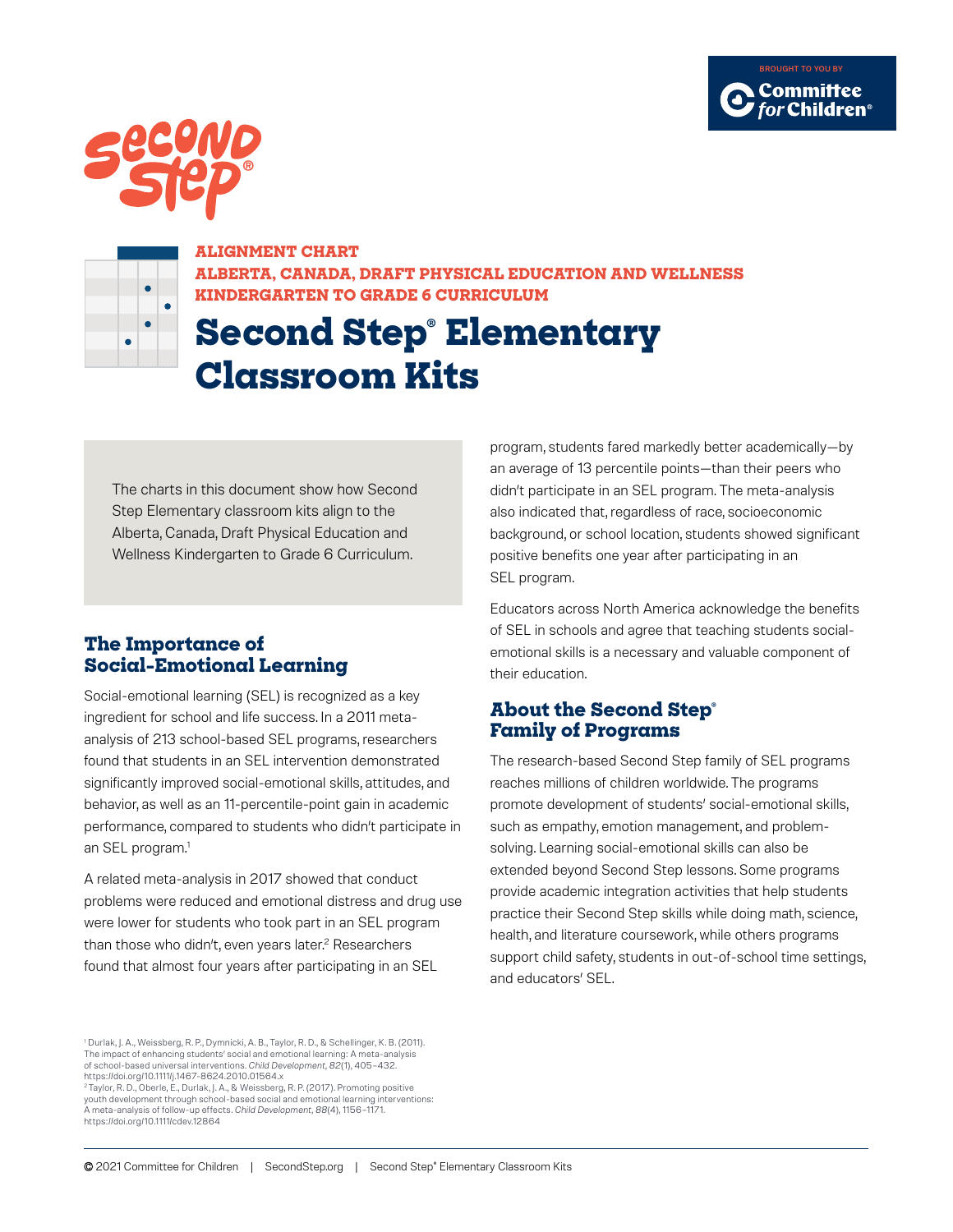|                                                                                                                                                                                    |                                                                                                                                                  |                                                                                                     |                                                                                    |                                    |                                       | <b>Key Skills and Concepts</b>                        |                                           |                             |                          |              |                                      | <b>Key Skills and Concepts</b>                                  |                         |                        |                         |                            |                                                          |                     |                                           | <b>Instructional Strategies</b>       |                                         |                                               |                                                     |                       |                       |
|------------------------------------------------------------------------------------------------------------------------------------------------------------------------------------|--------------------------------------------------------------------------------------------------------------------------------------------------|-----------------------------------------------------------------------------------------------------|------------------------------------------------------------------------------------|------------------------------------|---------------------------------------|-------------------------------------------------------|-------------------------------------------|-----------------------------|--------------------------|--------------|--------------------------------------|-----------------------------------------------------------------|-------------------------|------------------------|-------------------------|----------------------------|----------------------------------------------------------|---------------------|-------------------------------------------|---------------------------------------|-----------------------------------------|-----------------------------------------------|-----------------------------------------------------|-----------------------|-----------------------|
|                                                                                                                                                                                    | <b>secono</b>                                                                                                                                    |                                                                                                     | <b>Brain</b><br><b>Builders</b>                                                    |                                    | <b>Unit 1: Skills for</b><br>Learning |                                                       |                                           | Unit 2: Empathy             |                          |              | Unit 3: Emotion<br><b>Management</b> |                                                                 | Unit 4: Problem-Solving |                        |                         |                            | <b>Discussion</b>                                        |                     |                                           | <b>Using Stories</b><br>and Scenarios |                                         |                                               |                                                     | <b>Skill Practice</b> |                       |
|                                                                                                                                                                                    | <b>Second Step Elementary</b><br><b>Classroom Kits Alignment</b><br>with Physical Education and<br><b>Wellness Standards for</b><br>Kindergarten |                                                                                                     | working<br>Executive-function skills: attention,<br>memory, and inhibitory control | Listening and following directions | Focusing attention                    | help<br>ask for<br>$\mathbf{c}$<br>assertive<br>Being | are okay<br>Naming feelings; all feelings | dentifying others' feelings | Compassion; ways to help | Calming down | Managing big emotions                | down) before<br>Managing emotions (calming<br>solving a problem | Friendship skills       | Social problem-solving | Responding to questions | others<br>Listening to     | and<br>Participating in whole-cla<br>partner discussions | Communicating ideas | agreement with others' ideas<br>Signaling | Interpreting stories                  | video media<br>and<br>nterpreting audio | and behavioral skills<br>Practicing cognitive | role-play<br>and<br>Practicing skills using drawing | Working independently | Working with partners |
| <b>Organizing Idea</b>                                                                                                                                                             | <b>Guiding Question</b>                                                                                                                          | <b>Learning Outcome</b>                                                                             |                                                                                    |                                    |                                       |                                                       |                                           |                             |                          |              |                                      |                                                                 |                         |                        |                         |                            |                                                          |                     |                                           |                                       |                                         |                                               |                                                     |                       |                       |
| <b>Character</b><br>Development:<br><b>Exploration of life</b><br>opportunities and<br>virtues develops<br>resiliency and personal<br>talents and promotes<br>lifelong learning.   | How can personal<br>characteristics<br>influence feelings<br>and emotions?                                                                       | Children explore<br>connections between<br>personal characteristics<br>and feeling<br>and emotions. | $\boldsymbol{\mathcal{U}}$                                                         |                                    |                                       |                                                       | $\boldsymbol{\mathcal{U}}$                |                             |                          |              | $\mathbf v$                          | $\mathbf v$                                                     |                         |                        | $\checkmark$            | $\boldsymbol{\mathcal{U}}$ | $\mathbf v$                                              |                     | $\checkmark$                              | $\mathbf{v}$                          | $\mathbf v$                             | $\boldsymbol{\mathcal{U}}$                    | $\boldsymbol{\mathcal{U}}$                          |                       | $\checkmark$          |
| <b>Safety: A lifetime</b><br>of optimal well-being<br>is supported by<br>prioritizing health<br>and safety.                                                                        | What might<br>boundaries look like in<br>different situations?                                                                                   | Children recognize and<br>describe boundaries in<br>various situations.                             |                                                                                    |                                    |                                       |                                                       |                                           | $\boldsymbol{\mathcal{U}}$  |                          |              |                                      |                                                                 | $\checkmark$            | $\checkmark$           | $\checkmark$            | $\checkmark$               | $\mathbf v$                                              |                     | $\mathbf v$                               | $\mathbf v$                           | $\mathbf v$                             | $\mathbf v$                                   | $\boldsymbol{\mathcal{U}}$                          |                       | $\checkmark$          |
| <b>Healthy Relationships:</b><br><b>Personal well-being</b><br>is supported through<br>positive relationships<br>built on communication<br>collaboration, empathy,<br>and respect. | Children examine<br>healthy relationships<br>What are healthy<br>relationships?<br>in learning and playing<br>environments.                      |                                                                                                     |                                                                                    | $\checkmark$                       |                                       | $\boldsymbol{\mathcal{U}}$                            |                                           | $\boldsymbol{\mathcal{U}}$  | $\checkmark$             |              | $\mathbf v$                          | $\mathbf v$                                                     | $\mathbf{v}$            | $\mathbf v$            | $\checkmark$            | $\checkmark$               | $\mathbf v$                                              |                     | $\boldsymbol{\mathcal{U}}$                | $\mathbf v$                           |                                         | $\mathbf v$                                   | $\mathbf{v}$                                        |                       | $\mathbf v$           |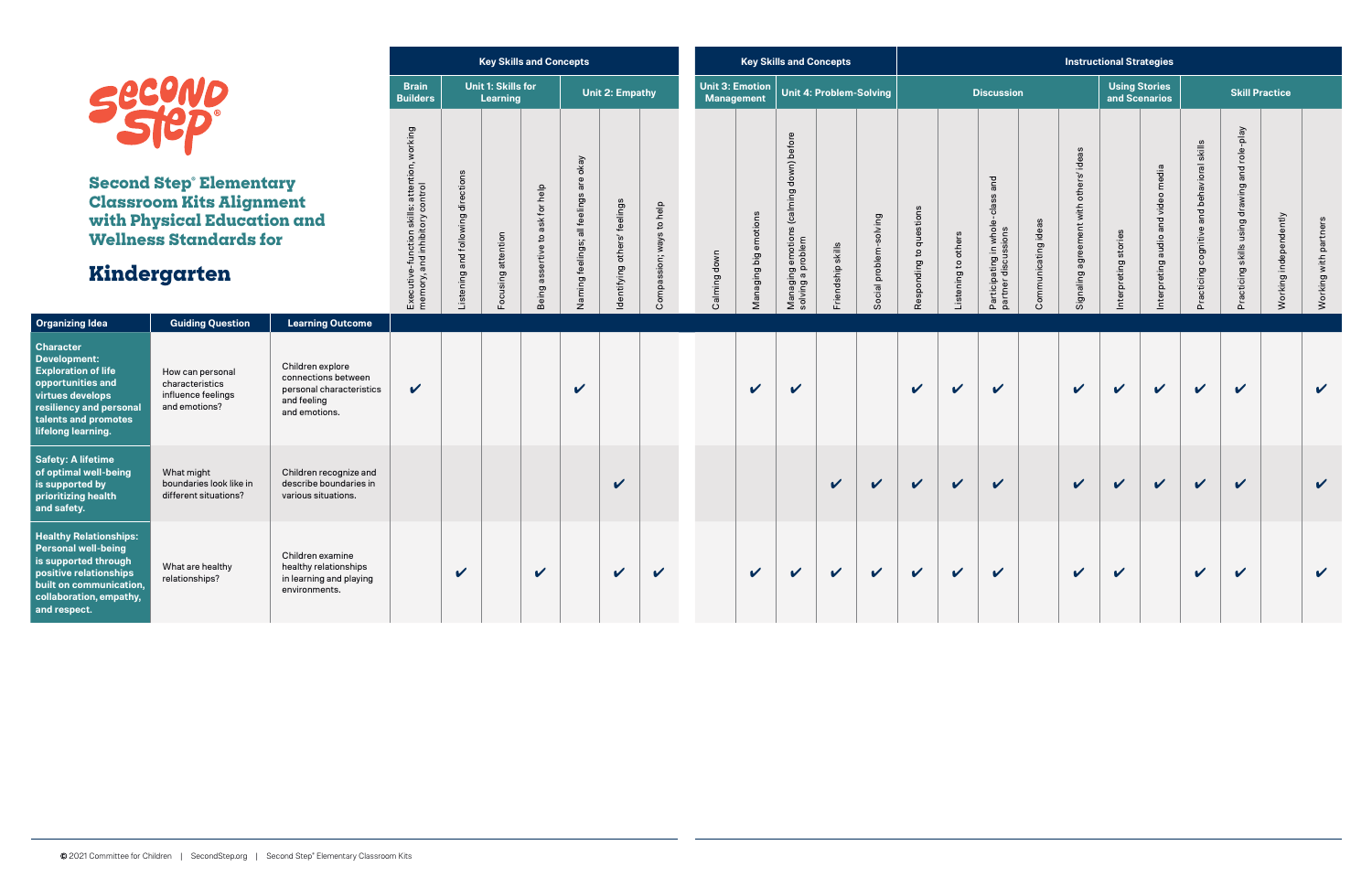|                                                                                                                                                                                         |                                                                                                                                  |                                                                                                                                  |                                                                                    |                                   |                                              | <b>Key Skills and Concepts</b>        |                                        |                              |                             |              |                                             |                    | <b>Key Skills and Concepts</b>                                  |                                                           |                                |                        |                         |                     |                                                            |                     |                                        |                                  | <b>Instructional Strategies</b>    |                                            |                                                     |                       |                       |
|-----------------------------------------------------------------------------------------------------------------------------------------------------------------------------------------|----------------------------------------------------------------------------------------------------------------------------------|----------------------------------------------------------------------------------------------------------------------------------|------------------------------------------------------------------------------------|-----------------------------------|----------------------------------------------|---------------------------------------|----------------------------------------|------------------------------|-----------------------------|--------------|---------------------------------------------|--------------------|-----------------------------------------------------------------|-----------------------------------------------------------|--------------------------------|------------------------|-------------------------|---------------------|------------------------------------------------------------|---------------------|----------------------------------------|----------------------------------|------------------------------------|--------------------------------------------|-----------------------------------------------------|-----------------------|-----------------------|
|                                                                                                                                                                                         | Secend                                                                                                                           |                                                                                                                                  | <b>Brain</b><br><b>Builders</b>                                                    |                                   | <b>Unit 1: Skills for</b><br><b>Learning</b> |                                       |                                        | Unit 2: Empathy              |                             |              | <b>Unit 3: Emotion</b><br><b>Management</b> |                    |                                                                 |                                                           | <b>Unit 4: Problem-Solving</b> |                        |                         |                     | <b>Discussion</b>                                          |                     |                                        | <b>Using</b><br><b>Scenarios</b> | <b>Stories and</b>                 |                                            | <b>Skill Practice</b>                               |                       |                       |
| <b>Grade 1</b>                                                                                                                                                                          | <b>Second Step Elementary</b><br><b>Classroom Kits Alignment</b><br>with Physical Education and<br><b>Wellness Standards for</b> |                                                                                                                                  | working<br>Executive-function skills: attention,<br>memory, and inhibitory control | istening and following directions | Focusing attention                           | to ask for help<br>assertive<br>Being | Naming feelings; all feelings are okay | Identifying others' feelings | ways to help<br>Compassion; | Calming down | Managing big emotions                       | Positive self-talk | down) before<br>Managing emotions (calming<br>solving a problem | consequences (if-<br>then reasoning)<br>about<br>Thinking | Friendship skills              | Social problem-solving | Responding to questions | Listening to others | and<br>Participating in whole-class<br>partner discussions | Communicating ideas | Signaling agreement with others' ideas | Interpreting stories             | Interpreting audio and video media | Practicing cognitive and behavioral skills | role-play<br>and<br>Practicing skills using drawing | Working independently | Working with partners |
| <b>Organizing Idea</b>                                                                                                                                                                  | <b>Guiding Question</b>                                                                                                          | <b>Learning Outcome</b>                                                                                                          |                                                                                    |                                   |                                              |                                       |                                        |                              |                             |              |                                             |                    |                                                                 |                                                           |                                |                        |                         |                     |                                                            |                     |                                        |                                  |                                    |                                            |                                                     |                       |                       |
| <b>Character</b><br><b>Development:</b><br><b>Exploration of life</b><br>opportunities and<br>virtues develops<br>resiliency and personal<br>talents and promotes<br>lifelong learning. | How can personal<br>characteristics<br>contribute to self-<br>understanding?                                                     | Students examine<br>and describe how<br>personal characteristics<br>contribute to self-<br>understanding.                        |                                                                                    |                                   |                                              |                                       | $\checkmark$                           |                              |                             |              | $\mathbf{v}$                                | V                  |                                                                 |                                                           |                                |                        | $\checkmark$            | $\checkmark$        | $\checkmark$                                               |                     | $\mathbf{v}$                           | $\mathbf v$                      | $\checkmark$                       | $\checkmark$                               | $\checkmark$                                        |                       | $\mathbf v$           |
| <b>Safety: A lifetime</b><br>of optimal well-being<br>is supported by<br>prioritizing health<br>and safety.                                                                             | How can boundaries<br>contribute to safety?                                                                                      | Students investigate and<br>explain how boundaries<br>connect to safety.                                                         |                                                                                    |                                   |                                              |                                       |                                        | V                            |                             |              |                                             |                    | $\boldsymbol{\mathcal{U}}$                                      | $\boldsymbol{\nu}$                                        |                                |                        | $\mathbf v$             | $\mathbf{v}$        | $\mathbf v$                                                |                     | $\mathbf v$                            | $\checkmark$                     | $\checkmark$                       | $\checkmark$                               | $\checkmark$                                        |                       | $\checkmark$          |
| <b>Healthy Relationships:</b><br><b>Personal well-being</b><br>is supported through<br>positive relationships<br>built on communication,<br>collaboration, empathy,<br>and respect.     | How can connections<br>support healthy<br>relationships?                                                                         | Students investigate<br>how healthy<br>relationships in<br>learning and playing<br>environments are built<br>through connection. |                                                                                    | V                                 |                                              | $\mathbf v$                           |                                        | $\boldsymbol{\mathcal{U}}$   | $\mathbf v$                 | $\checkmark$ |                                             | $\mathbf v$        | $\mathbf v$                                                     | $\mathbf v$                                               | $\checkmark$                   | $\mathbf v$            | $\mathbf v$             | $\mathbf v$         | $\mathbf v$                                                |                     | $\mathbf v$                            | $\mathbf v$                      |                                    | $\checkmark$                               | $\checkmark$                                        |                       | $\mathbf v$           |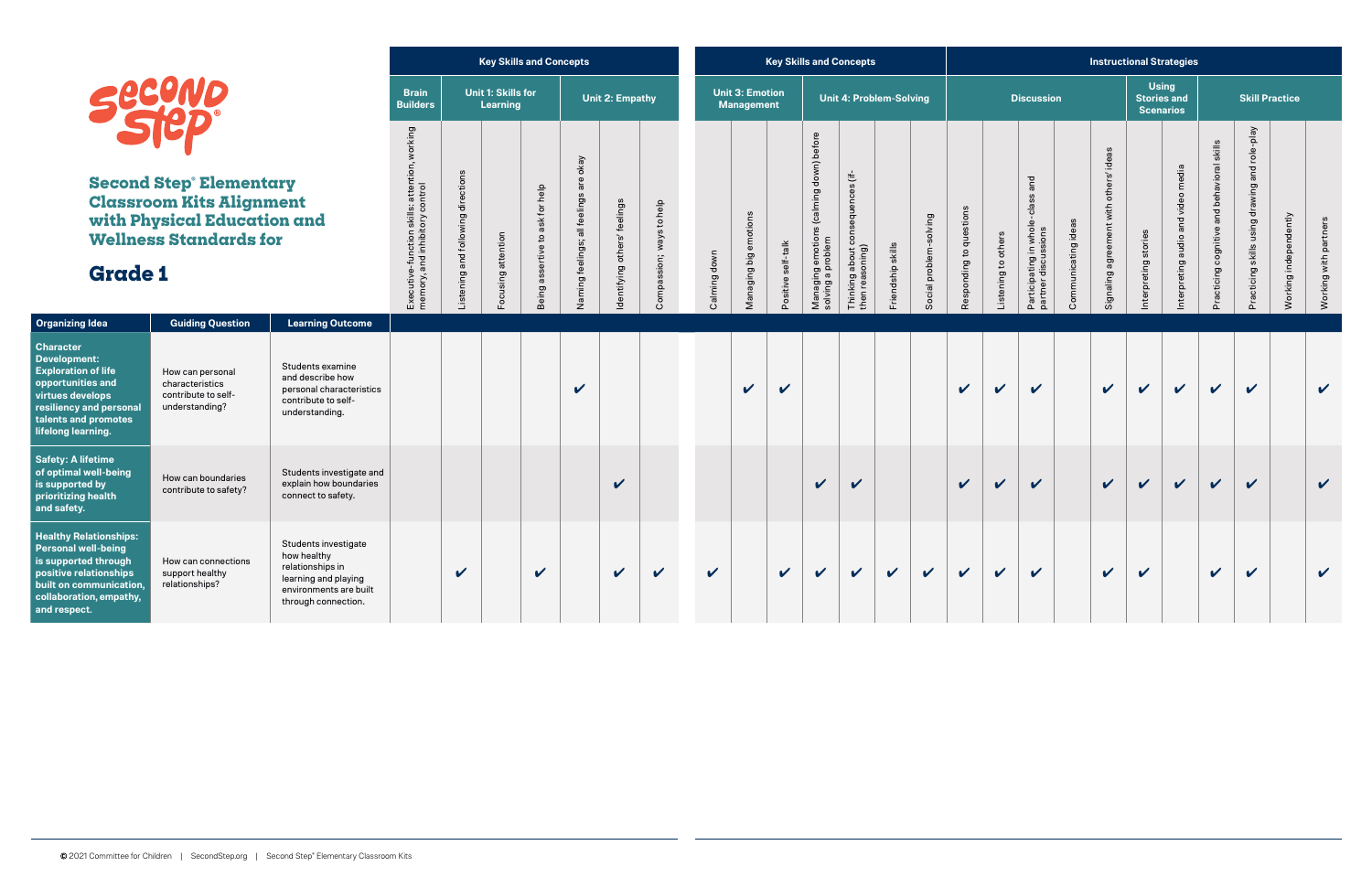|                                                                                                                                                                                     |                                                                                                                                                                                   |                                                                                                                                |                                                                            |                            | <b>Key Skills and Concepts</b>               |                                                       |                                      |                                  |                          |                         |                                             |                            | <b>Key Skills and Concepts</b>                                  |                                |                   |                        |                         |                     |                                                            |                     | <b>Instructional Strategies</b>        |                                  |                                    |                                            |                                               |                       |                       |
|-------------------------------------------------------------------------------------------------------------------------------------------------------------------------------------|-----------------------------------------------------------------------------------------------------------------------------------------------------------------------------------|--------------------------------------------------------------------------------------------------------------------------------|----------------------------------------------------------------------------|----------------------------|----------------------------------------------|-------------------------------------------------------|--------------------------------------|----------------------------------|--------------------------|-------------------------|---------------------------------------------|----------------------------|-----------------------------------------------------------------|--------------------------------|-------------------|------------------------|-------------------------|---------------------|------------------------------------------------------------|---------------------|----------------------------------------|----------------------------------|------------------------------------|--------------------------------------------|-----------------------------------------------|-----------------------|-----------------------|
|                                                                                                                                                                                     | <b>SECOND</b>                                                                                                                                                                     |                                                                                                                                | <b>Brain</b><br><b>Builders</b>                                            |                            | <b>Unit 1: Skills for</b><br><b>Learning</b> |                                                       |                                      | Unit 2: Empathy                  |                          |                         | <b>Unit 3: Emotion</b><br><b>Management</b> |                            |                                                                 | <b>Unit 4: Problem-Solving</b> |                   |                        |                         |                     | <b>Discussion</b>                                          |                     |                                        | <b>Using</b><br><b>Scenarios</b> | <b>Stories and</b>                 |                                            | <b>Skill Practice</b>                         |                       |                       |
| <b>Grade 2</b>                                                                                                                                                                      | <b>Second Step Elementary</b><br><b>Classroom Kits Alignment</b><br>with Physical Education and<br><b>Wellness Standards for</b>                                                  |                                                                                                                                | memory,<br>Executive-function skills: attention,<br>and inhibitory control | Being respectful           | Focusing attention and listening             | help<br>ask for<br>$\mathbf{S}$<br>assertive<br>Being | Naming feelings; predicting feelings | Respecting differences in others | Compassion; ways to help | management<br>Emotion I | emotions<br>big<br>Managing                 | self-talk<br>itive<br>Posi | down) before<br>Managing emotions (calming<br>solving a problem | Taking responsibility          | Friendship skills | Social problem-solving | Responding to questions | Listening to others | and<br>Participating in whole-class<br>partner discussions | Communicating ideas | Signaling agreement with others' ideas | Interpreting stories             | Interpreting audio and video media | Practicing cognitive and behavioral skills | Practicing skills using drawing and role-play | Working independently | Working with partners |
| <b>Organizing Idea</b>                                                                                                                                                              | <b>Guiding Question</b>                                                                                                                                                           | <b>Learning Outcome</b>                                                                                                        |                                                                            |                            |                                              |                                                       |                                      |                                  |                          |                         |                                             |                            |                                                                 |                                |                   |                        |                         |                     |                                                            |                     |                                        |                                  |                                    |                                            |                                               |                       |                       |
| <b>Character</b><br>Development:<br><b>Exploration of life</b><br>opportunities and<br>virtues develops<br>resiliency and personal<br>talents and promotes<br>lifelong learning.    | How are roles<br>connected to character<br>development?                                                                                                                           | Students examine how<br>the development of self-<br>regulation is supported<br>through participation in a<br>variety of roles. | V                                                                          |                            |                                              |                                                       | $\boldsymbol{\mathcal{U}}$           |                                  |                          | $\mathbf v$             | V                                           | V                          |                                                                 |                                |                   |                        | $\mathbf v$             | $\mathbf v$         | $\mathbf{v}$                                               |                     | $\boldsymbol{\nu}$                     | V                                | $\mathbf v$                        | $\checkmark$                               | $\mathbf v$                                   |                       | $\checkmark$          |
| <b>Safety: A lifetime</b><br>of optimal well-being<br>is supported by<br>prioritizing health<br>and safety.                                                                         | How can safety<br>be promoted in<br>various contexts?                                                                                                                             | Students examine and<br>apply an understanding<br>of personal safety in a<br>variety of situations.                            |                                                                            | $\boldsymbol{\mathcal{U}}$ |                                              |                                                       |                                      | V                                |                          |                         |                                             |                            | $\mathbf{v}$                                                    | V                              |                   |                        | $\checkmark$            | $\mathbf v$         | $\checkmark$                                               |                     | $\checkmark$                           | $\checkmark$                     | $\checkmark$                       | $\checkmark$                               | $\checkmark$                                  |                       | $\checkmark$          |
| <b>Healthy Relationships:</b><br><b>Personal well-being</b><br>is supported through<br>positive relationships<br>built on communication.<br>collaboration, empathy,<br>and respect. | How can healthy<br><b>Students connect</b><br>relationships<br>healthy relationships to<br>a variety of learning and<br>be portrayed in<br>various contexts?<br>playing contexts. |                                                                                                                                |                                                                            | $\checkmark$               |                                              | $\mathbf v$                                           | $\mathbf v$                          | $\mathbf v$                      | $\checkmark$             |                         | $\checkmark$                                |                            | $\mathbf v$                                                     | $\mathbf{v}$                   | $\checkmark$      | $\checkmark$           | $\checkmark$            | $\mathbf v$         | $\mathbf v$                                                |                     | $\checkmark$                           | $\boldsymbol{\mathcal{U}}$       |                                    | $\checkmark$                               | $\mathbf v$                                   |                       | $\mathbf v$           |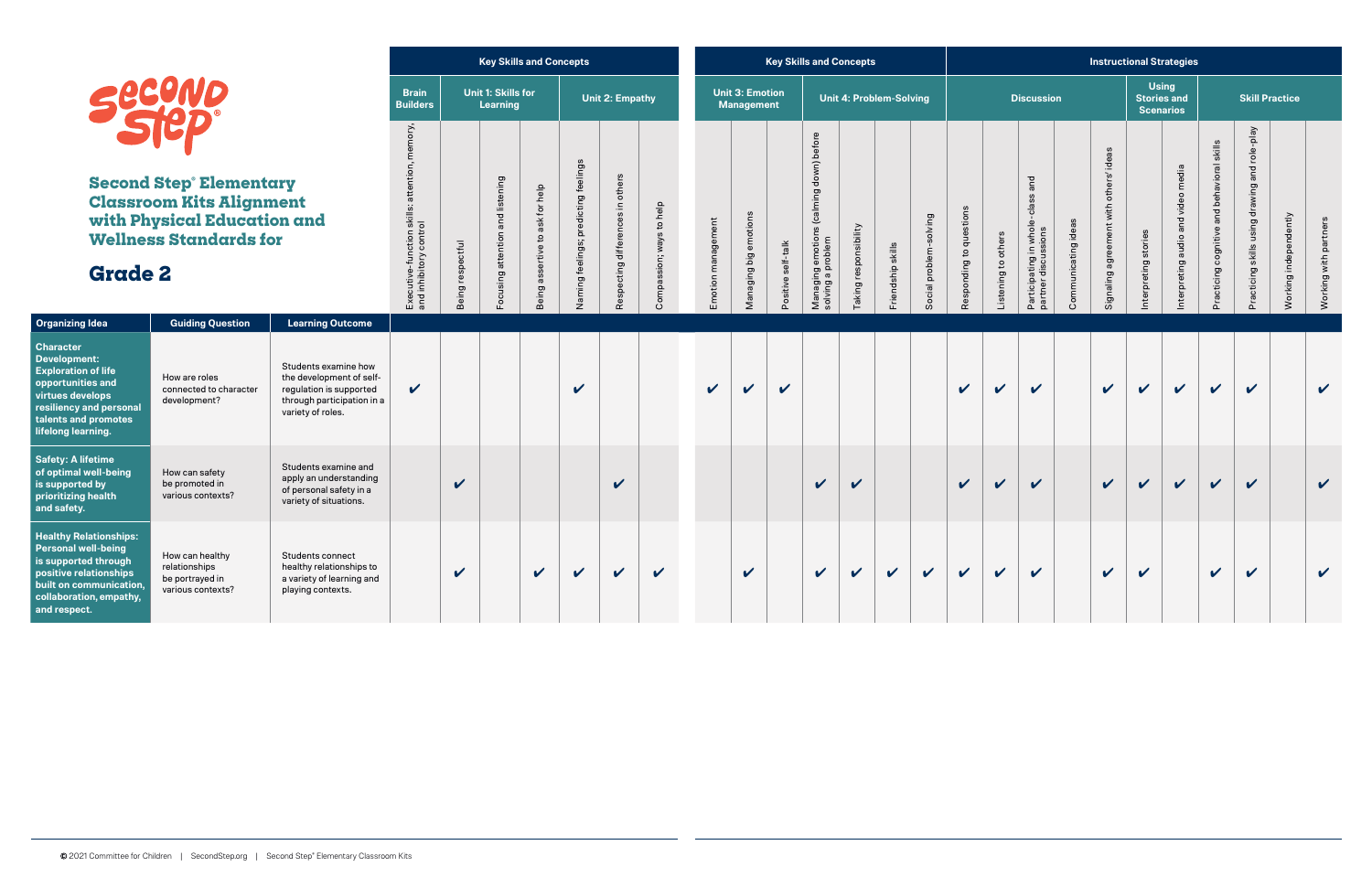

|                                                                                                                                                                                         |                                                                                                                                  |                                                                                                                                   |                                                                                                           |                                                                 |                                 | <b>Key Skills and Concepts</b>     |                            |                                 |                        |                  |                       |                                     |                            | <b>Key Skills and Concepts</b>  |                                 |                                        |                            |                     |                                                                                    |                     |                                           | <b>Instructional Strategies</b>       |                                       |                                            |                                              |                       |                                       |
|-----------------------------------------------------------------------------------------------------------------------------------------------------------------------------------------|----------------------------------------------------------------------------------------------------------------------------------|-----------------------------------------------------------------------------------------------------------------------------------|-----------------------------------------------------------------------------------------------------------|-----------------------------------------------------------------|---------------------------------|------------------------------------|----------------------------|---------------------------------|------------------------|------------------|-----------------------|-------------------------------------|----------------------------|---------------------------------|---------------------------------|----------------------------------------|----------------------------|---------------------|------------------------------------------------------------------------------------|---------------------|-------------------------------------------|---------------------------------------|---------------------------------------|--------------------------------------------|----------------------------------------------|-----------------------|---------------------------------------|
|                                                                                                                                                                                         | <b>Second</b>                                                                                                                    |                                                                                                                                   | <b>Brain</b><br><b>Builders</b>                                                                           |                                                                 |                                 | <b>Unit 1: Skills for Learning</b> |                            |                                 | <b>Unit 2: Empathy</b> |                  | Unit 3:               | <b>Emotion</b><br><b>Management</b> |                            | <b>Unit 4: Problem-Solving</b>  |                                 |                                        |                            |                     | <b>Discussion</b>                                                                  |                     |                                           | <b>Using Stories</b><br>and Scenarios |                                       |                                            | <b>Skill Practice</b>                        |                       |                                       |
| <b>Grade 3</b>                                                                                                                                                                          | <b>Second Step Elementary</b><br><b>Classroom Kits Alignment</b><br>with Physical Education and<br><b>Wellness Standards for</b> |                                                                                                                                   | Executive-function skills: attention,<br>working memory, inhibitory control, and<br>cognitive flexibility | and<br>s (listening<br>Being respectful lea<br>focusing skills) | Using self-talk to stay on task | Assertive communication skills     | Planning                   | emotions<br>Identifying others' | spective-taking<br>৯   | riendship skills | management<br>Emotion | Managing big emotions               | Steps for solving problems | Safety and respect in solutions | Solving peer-exclusion problems | pressure<br>Dealing with negative peer | Responding to questions    | Listening to others | small-group,<br><b>SS</b><br>Participating in whole-cla<br>and partner discussions | Communicating ideas | others' ideas<br>Signaling agreement with | Interpreting stories                  | and video media<br>Interpreting audio | Practicing cognitive and behavioral skills | Practicing skills with drawing and role-play | Working independently | Working in small groups with partners |
| <b>Organizing Idea</b>                                                                                                                                                                  | <b>Guiding Question</b>                                                                                                          | <b>Learning Outcome</b>                                                                                                           |                                                                                                           |                                                                 |                                 |                                    |                            |                                 |                        |                  |                       |                                     |                            |                                 |                                 |                                        |                            |                     |                                                                                    |                     |                                           |                                       |                                       |                                            |                                              |                       |                                       |
| <b>Character</b><br><b>Development:</b><br><b>Exploration of life</b><br>opportunities and<br>virtues develops<br>resiliency and personal<br>talents and promotes<br>lifelong learning. | How are roles<br>connected to character<br>development?                                                                          | Students analyze the<br>contribution of different<br>roles to the development<br>of personal talents,<br>virtues, and resiliency. | $\boldsymbol{\mathcal{U}}$                                                                                | V                                                               |                                 | $\checkmark$                       | $\boldsymbol{\mathcal{U}}$ |                                 | $\mathbf v$            | $\mathbf{v}$     | $\mathbf v$           | $\mathbf v$                         |                            |                                 |                                 |                                        | $\mathbf v$                | $\checkmark$        | $\checkmark$                                                                       | $\checkmark$        | $\checkmark$                              | $\mathbf v$                           | $\checkmark$                          | $\checkmark$                               | $\checkmark$                                 |                       | $\checkmark$                          |
| <b>Safety: A lifetime</b><br>of optimal well-being<br>is supported by<br>prioritizing health<br>and safety.                                                                             | How is safety<br>connected to health?                                                                                            | Students investigate and<br>explain safety and its<br>correlation to health.                                                      |                                                                                                           |                                                                 |                                 |                                    |                            |                                 |                        |                  |                       |                                     |                            |                                 |                                 |                                        |                            |                     |                                                                                    |                     |                                           |                                       |                                       |                                            |                                              |                       |                                       |
| <b>Healthy Relationships:</b><br><b>Personal well-being</b><br>is supported through<br>positive relationships<br>built on communication,<br>collaboration, empathy,<br>and respect.     | How can problem-<br>solving support healthy<br>relationships?                                                                    | Students investigate and<br>describe how problem-<br>solving can affect<br>healthy relationships.                                 |                                                                                                           |                                                                 |                                 |                                    | V                          | $\boldsymbol{\mathcal{U}}$      | $\checkmark$           | $\checkmark$     | $\mathbf{v}$          | $\checkmark$                        | $\checkmark$               | $\mathbf v$                     | $\checkmark$                    | $\checkmark$                           | V                          | $\checkmark$        | $\mathbf v$                                                                        | $\checkmark$        | $\mathbf v$                               | $\mathbf v$                           | $\checkmark$                          | $\checkmark$                               | $\checkmark$                                 |                       | $\checkmark$                          |
| <b>Growth and</b><br><b>Development:</b><br><b>Decision-making that</b><br>optimizes personal<br>health and well-<br>being is informed by<br>understanding growth<br>and development.   | How can<br>development evolve<br>throughout growth?                                                                              | Students examine<br>and describe<br>development related to<br>personal growth.                                                    |                                                                                                           | V                                                               |                                 |                                    |                            |                                 |                        | $\checkmark$     | $\checkmark$          | $\mathbf v$                         |                            |                                 |                                 |                                        | $\boldsymbol{\mathcal{U}}$ | $\mathbf v$         | $\checkmark$                                                                       | $\checkmark$        | $\checkmark$                              | $\checkmark$                          | $\checkmark$                          | $\checkmark$                               | $\checkmark$                                 |                       | $\checkmark$                          |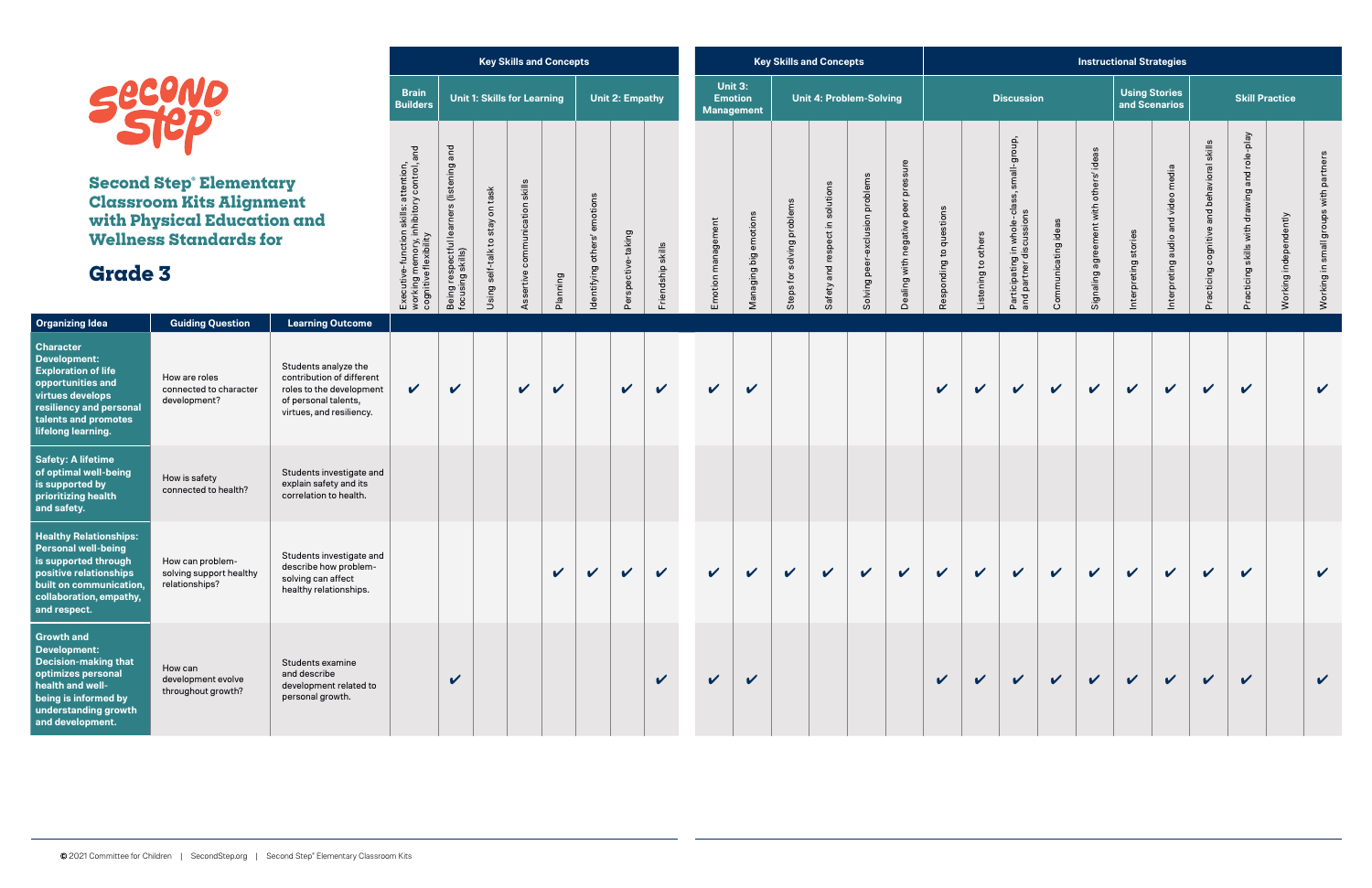|                                                                                                              |                     |                     |                                                          | <b>Key Skills and Concepts</b> |                    |                                             |                                    |                                  | <b>Key Skills and Concepts</b> |                       |                             |                                         |                     |                                                                                    |                     |                                           |                        | <b>Instructional Strategies</b> |                                       |
|--------------------------------------------------------------------------------------------------------------|---------------------|---------------------|----------------------------------------------------------|--------------------------------|--------------------|---------------------------------------------|------------------------------------|----------------------------------|--------------------------------|-----------------------|-----------------------------|-----------------------------------------|---------------------|------------------------------------------------------------------------------------|---------------------|-------------------------------------------|------------------------|---------------------------------|---------------------------------------|
| <b>Brain</b><br><b>Builders</b>                                                                              |                     |                     | <b>Unit 1: Empathy and</b><br><b>Skills for Learning</b> |                                |                    | <b>Unit 2: Emotion</b><br><b>Management</b> |                                    |                                  | <b>Unit 3: Problem-Solving</b> |                       |                             |                                         |                     |                                                                                    | <b>Discussion</b>   |                                           |                        |                                 | <b>Using Stories</b><br>and Scenarios |
| working memory, inhibitory control, and<br>skills: attention,<br>Executive-function<br>cognitive flexibility | Empathy and respect | Attentive listening | skills<br>communication<br>Assertive                     | Friendship skills              | Emotion management | emotions<br>strong<br>Managing              | emotions<br>Calming down to manage | problems<br>solving<br>Steps for | Planning                       | Taking responsibility | Solving problems with peers | questions<br>$\mathbf{S}$<br>Responding | Listening to others | and<br>small-group,<br>-class,<br>Participating in whole<br>discussions<br>partner | Communicating ideas | agreement with others' ideas<br>Signaling | Summarizing key skills | stories<br>Interpreting         | and video media<br>Interpreting audio |
|                                                                                                              |                     |                     |                                                          |                                |                    |                                             |                                    |                                  |                                |                       |                             |                                         |                     |                                                                                    |                     |                                           |                        |                                 |                                       |

|                                        |                        | <b>Instructional Strategies</b> |                                        |                                            |                                               |                       |                                        |                                          |
|----------------------------------------|------------------------|---------------------------------|----------------------------------------|--------------------------------------------|-----------------------------------------------|-----------------------|----------------------------------------|------------------------------------------|
|                                        |                        |                                 | <b>Using Stories<br/>and Scenarios</b> |                                            |                                               | <b>Skill Practice</b> |                                        |                                          |
| Signaling agreement with others' ideas | Summarizing key skills | Interpreting stories            | Interpreting audio and video media     | Practicing cognitive and behavioral skills | Practicing skills using writing and role-play | Working independently | Working with small groups and partners | Applying concepts to personal experience |
|                                        |                        |                                 |                                        |                                            |                                               |                       |                                        |                                          |
|                                        |                        |                                 |                                        |                                            |                                               |                       |                                        |                                          |
|                                        |                        |                                 |                                        |                                            |                                               |                       |                                        |                                          |
|                                        |                        |                                 |                                        |                                            |                                               |                       |                                        |                                          |

| <b>Organizing Idea</b>                                                                                                                                                                  | <b>Guiding Question</b>                                                               | <b>Learning Outcome</b>                                                                                                               |             |   |                            |   |                            |              |             |                            |                            |             |              |                            |              |             |              |              |              |              |              |              |              |                            |              |  |
|-----------------------------------------------------------------------------------------------------------------------------------------------------------------------------------------|---------------------------------------------------------------------------------------|---------------------------------------------------------------------------------------------------------------------------------------|-------------|---|----------------------------|---|----------------------------|--------------|-------------|----------------------------|----------------------------|-------------|--------------|----------------------------|--------------|-------------|--------------|--------------|--------------|--------------|--------------|--------------|--------------|----------------------------|--------------|--|
| <b>Character</b><br><b>Development:</b><br><b>Exploration of life</b><br>opportunities and<br>virtues develops<br>resiliency and personal<br>talents and promotes<br>lifelong learning. | How can a variety<br>of life experiences<br>influence resiliency and<br>perseverance? | Students interpret and<br>reflect how resiliency<br>and perseverance can be<br>influenced by a variety of<br>life experiences.        | $\mathbf v$ |   |                            | V |                            | $\mathbf{v}$ | $\mathbf v$ | $\mathbf v$                |                            | $\mathbf v$ |              |                            | $\checkmark$ | $\mathbf v$ | $\checkmark$ | $\checkmark$ | $\mathbf{v}$ | $\checkmark$ | $\mathbf{v}$ | $\mathbf v$  | $\checkmark$ | $\boldsymbol{\mathcal{U}}$ | $\checkmark$ |  |
| <b>Safety: A lifetime</b><br>of optimal well-being<br>is supported by<br>prioritizing health<br>and safety.                                                                             | How can taking<br>responsibility<br>impact safety?                                    | Students analyze and<br>explain responsibility<br>and how it can<br>impact personal and<br>group safety.                              |             |   | $\boldsymbol{\mathcal{U}}$ |   |                            |              |             |                            |                            |             | $\checkmark$ |                            | $\checkmark$ | $\mathbf v$ | $\checkmark$ | $\checkmark$ | $\checkmark$ | $\checkmark$ | $\mathbf{v}$ | $\checkmark$ | $\checkmark$ | $\mathbf{v}$               | $\mathbf v$  |  |
| <b>Healthy Relationships:</b><br><b>Personal well-being</b><br>is supported through<br>positive relationships<br>built on communication,<br>collaboration, empathy,<br>and respect.     | How can resolving<br>conflict and healthy<br>relationships be<br>mutually supportive? | Students reflect on<br>resolution and draw<br>conclusions about<br>its value in healthy<br>relationships in a variety<br>of contexts. |             | V | $\boldsymbol{\mathcal{U}}$ |   | $\boldsymbol{\mathcal{U}}$ |              |             | $\boldsymbol{\mathcal{U}}$ | $\boldsymbol{\mathcal{U}}$ |             |              | $\boldsymbol{\mathcal{U}}$ | $\checkmark$ | $\mathbf v$ | $\checkmark$ | $\checkmark$ | $\checkmark$ | $\checkmark$ | $\mathbf v$  | $\mathbf{v}$ | $\checkmark$ | $\boldsymbol{\mathcal{U}}$ | $\checkmark$ |  |
| <b>Growth and</b><br><b>Development:</b><br><b>Decision-making that</b><br>optimizes personal<br>health and well-<br>being is informed by<br>understanding growth<br>and development.   | How is change<br>reflected through<br>development?                                    | Students examine<br>development related to<br>stages of life.                                                                         |             |   |                            |   |                            |              |             |                            |                            |             |              |                            |              |             |              |              |              |              |              |              |              |                            |              |  |

**Second Step® Elementary Classroom Kits Alignment with Physical Education and Wellness Standards for**



**Grade 4**